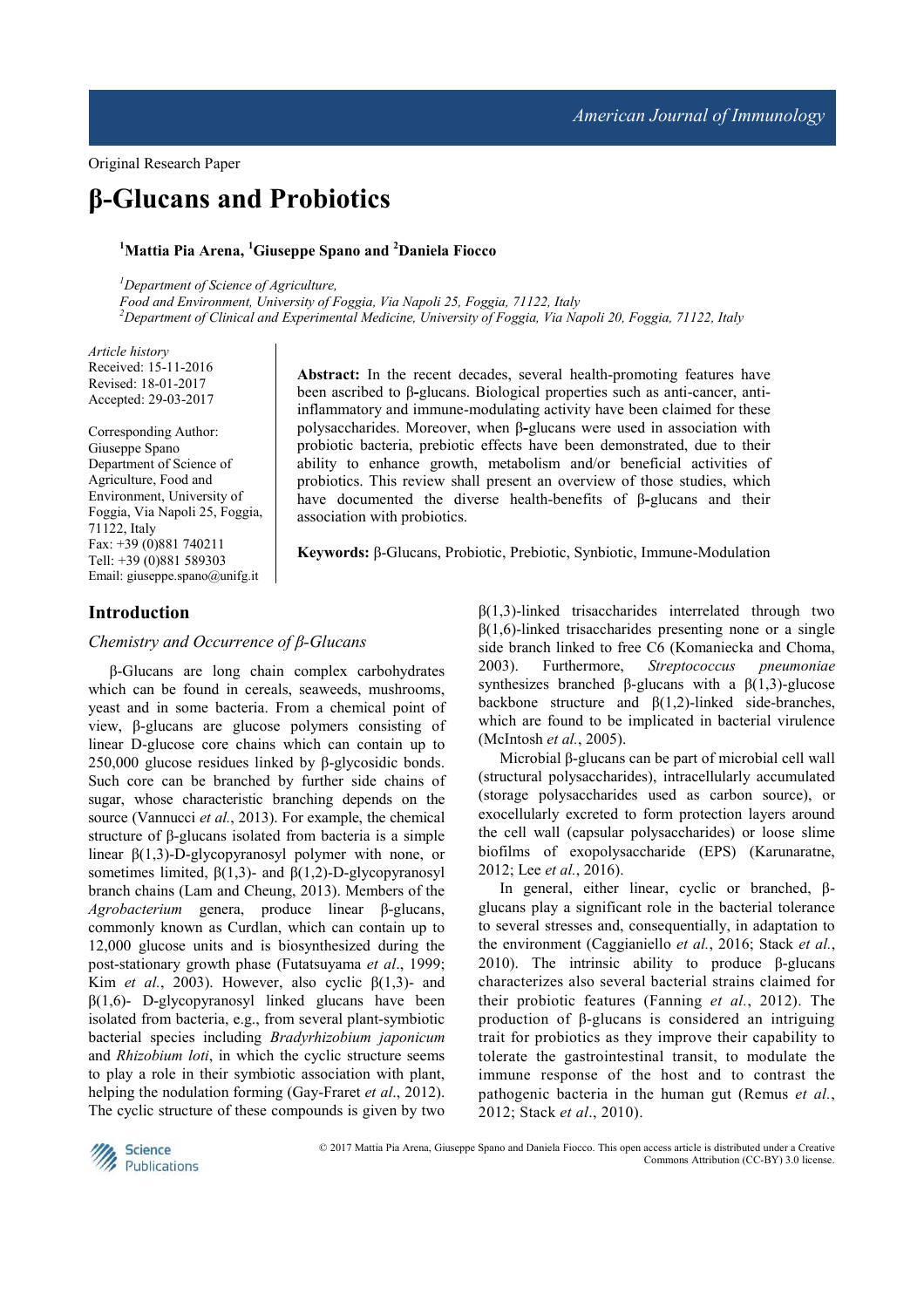β-Glucans are also localized in the cell wall of yeast and fungi, where they confere rigidity and backing (Robledo-Briones and Ruiz-Herrera, 2013). In these organisms, the strength of β-glucan backbone is ensured by β(1,3)-D-glycopyranosyl residues with high (yeast) or low (fungi) degree of polymerization (Synytsya and Novák, 2013; Petravić-Tominac *et al*., 2010). The structure of side branches is highly variable;  $\beta(1,3)$ - or  $\beta(1,6)$ -D-glycopyranosyl linkages can be found both in fungi and yeast (Chen and Seviour, 2007). Moreover, βglucans occur in some plants, being usually contained in the endosperm cell walls and in the subaleurone layer of several cereals, such as oat, barley, sorghum, triticale, wheat and rice. β-Glucans from such species generally exhibit a linear chemical structure with  $\beta(1,3)$ - and β(1,4)-D-glycopyranosyl residues, with β(1,2)- or (1,6) glucopyranosyl branches units (Barsanti *et al*., 2011).

# **β-Glucans and their Physiological Activities**

β-Glucans from bacteria, fungal, yeast and vegetal sources, share the anomeric configurations of the βglycosidic bonds, which connect the sugar residues. β-Linkages-containing sugars are non-digestible to humans, who lack the enzymes able to split such type of glycosidic bond (Barsanti *et al.*, 2011). Despite their unsuitability for nutritional purposes, β-glucans own notable physiological effects which attract much attention and, at the same time, create skepticism. In fact, their physiological activities are connected to numerous factors which are not yet completely clarified. The biological effects of β-glucans seem to depend on some of their structural features, including their degree of polymerization, type of core and branch linkages, tridimensional conformation and solubility (Synytsya and Novák, 2013). Furthermore, some chemical modifications, such as sulfonylation, carboxymethylation, phosphorylation and acetylation, can determine an intensification of beneficial properties (Tranquilan-Aranilla *et al.*, 2012; Jindal *et al.*, 2013). Each of these aforementioned factors could influence a particular biological activity, including anticoagulant, antithrombotic, antioxidant, cholesterol reducing, anti-inflammatory, anti-cancer activities (Kagimura *et al.*, 2015).

There are many evidences highlighting the ability of β-glucans to bind to macrophages and interact with specific receptors, thus provoking cascade of signals that influence the expression of genes involved in the regulation of apoptosis, cell proliferation and invasion (Novak and Vetvicka, 2009). Fungal β-glucans (principally from basidiomycetes) have long been used in traditional Chinese and Japanese medicines to treat and prevent human disease conditions (Chang, 2002; Kidd, 2000). In Japan, Lentinan, a glucan extracted from

*Lentinula edodes* and Polysaccharide K from *Coriolus versicolor*, are approved for use as immunoadjuvants for cancer therapy (Chihara *et al*., 1987), principally against gastric and colorectal (Nakano *et al*., 1999), prostate (Tari *et al*., 1994; Hazama *et al*., 2009) and breast (Kan *et al*., 1992) cancer. How glucans contrast carcinoma is not yet elucidated, although it can be supposed that they could bind the COOH-terminal region of a subunit of Complement Receptor 3 (CR3) (Xia *et al*., 1999) and, plausibly, activate neutrophils or natural killer cells for cytotoxicity via complement activation by anti-tumor antibodies (Yan *et al*., 1999). Several studies hypothesized that the interaction between β-glucans and NK cells could inhibit the invasion of cancer cells (Volman *et al.*, 2008). Some studies indicated that the solubility of these compounds is very important for anti-tumor activity, as more water soluble molecules are more active against cancer cells (Tao *et al*., 2006; Bohn and BeMiller, 1995). Studies on animal models indicated that several fungal β-glucans may also be helpful during chemotherapy and radiation treatments (Harada *et al.*, 2002; Gu *et al.*, 2005).

The efficacy of fungal glucans has been investigated also in the treatment of Alzheimer's disease, AIDS (Acquired Immunodeficiency Syndrome), multiple sclerosis and cardiovascular diseases (Kagimura *et al.*, 2015). β-Glucans are even able to enhance the host defense against protozoa, bacteria, yeast and virus infections, such as those determined by *Leishmania major*, *Candida albicans*, *Toxoplasma gondii*, *Staphylococcus aureus*, *Escherichia coli* and Swine Influenza Virus (SIV) (Wiater *et al.*, 2012; Vetvicka and Novak, 2011; Jung *et al*., 2004). β-Glucans from yeast have been ascribed the ability to absorb mycotoxins (such as zearalenon, aflatoxin B1, ochratoxin A and patulin), supposedly due to hydrogen bonds and van der Waals forces (Jouany *et al*., 2005; Shetty and Jespersen, 2006; Jung *et al.*, 2004). The Minimum Inhibitory Concentration (MIC) value of β-glucans was investigated against several Gram-positive and Gram-negative bacteria, such as *Bacillus megaterium*, *Enterococcus phoeniculicola*, *Klebsiella peneumoniae* (Zhu *et al.*, 2016). Fungal β-glucans extracted from *Agaricus brasiliensis* were shown to inhibit *in vitro* the replication of bovine herpes virus 1 (BoHV-1), probably by disturbing the viral penetration into host cells (Minari *et al.*, 2011). Studies on animal models indicate that both cereal and fungal β-glucans can reduce blood cholesterol levels and exert a hypoglycemic effect (Dong *et al.*, 2011; Sikora *et al.*, 2013; Miranda-Nantes *et al.*, 2011; Fukushima *et al.*, 2001). The cholesterol lowering properties of oat  $β$ glucans have been confirmed also by clinical studies and such fibers are currently used as ingredients of marketed functional food (Othman *et al*., 2011). The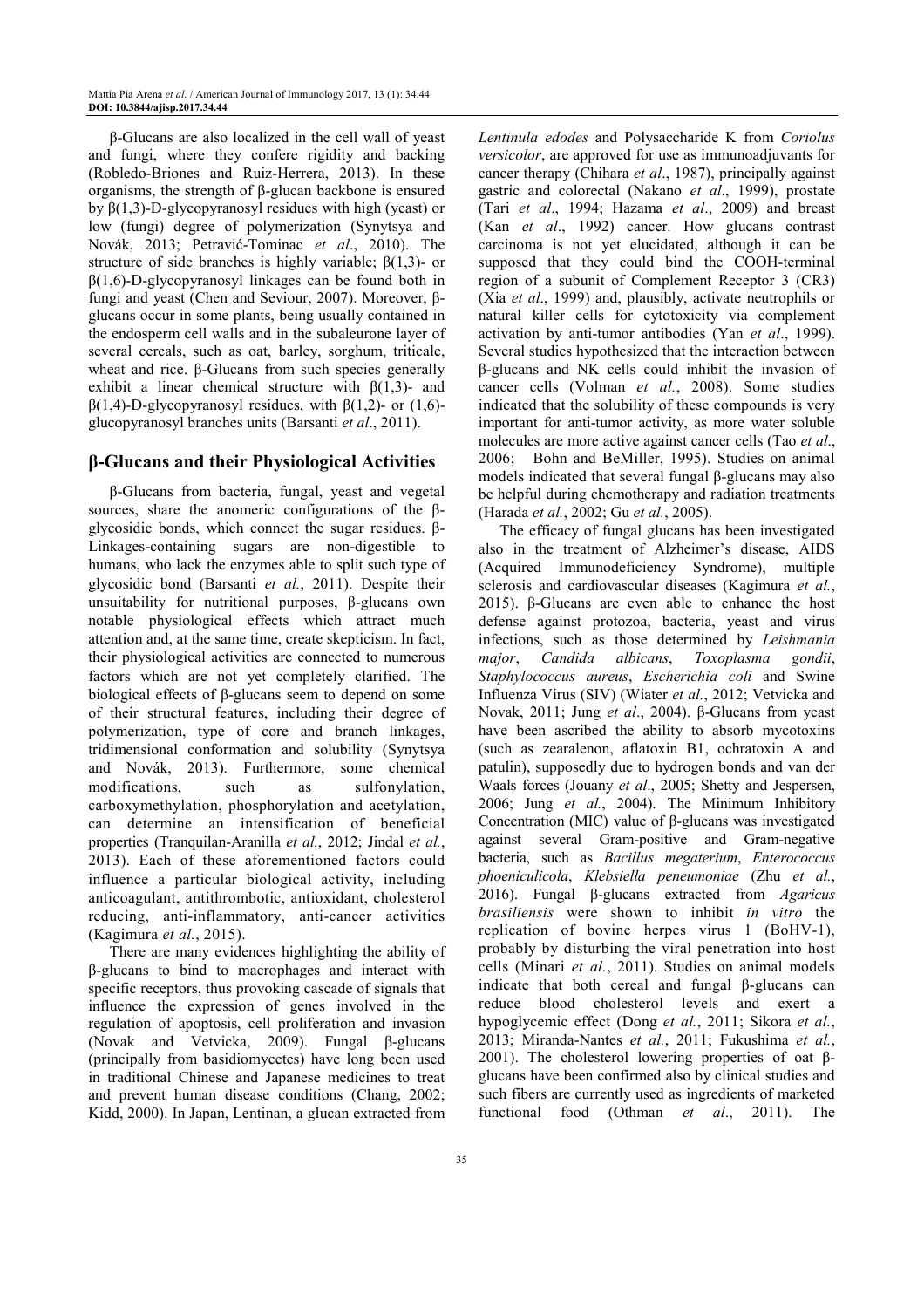hypoglycemic effect is ascribable to glucan viscosity, which could determine a slower glucose absorption thought the gastrointestinal tract. In addition, the viscosity of β-glucans has been indicated to contribute to limit the insulin secretions (Wood, 2004; Brennan and Cleary, 2005) and to reduce the risk of coronary heart disease (FDA, 1997; Bell *et al.*, 2001). These and other features render β-glucans particularly suitable for the formulation of functional food products and or supplements with health promoting effect such as the prevention of cardiovascular diseases, the facilitation of bowel motility and prevention of obstipation (Dongowski *et al.*, 2002; Tsukada *et al*., 2003; Zhu *et al.*, 2015).

Additionally, β-glucans display antioxidant properties that can be useful in anti-aging formulations for cosmetic preparations (Deng *et al.*, 2012). Moreover, in *in vivo*  studies, β-glucans were able also to stimulate both the collagen biosynthesis, through the activation of macrophages in healing wounds (Pillai *et al.*, 2005), and the repairing of damaged tissues by enhancing the activity of macrophages, granulocytes and monocytes (Lee *et al.*, 2003).

# **β-Glucans and their Immune-Modulating Properties**

β-Glucans can be classified as Biological Response Modifiers (BRM) as they own the ability to influence physiological processes (Leung *et al*., 2006). BRM comprise various molecules including the large family of cytokines (the "messenger proteins" of the immune system) and, on the other hand, the immune-modulators, which can be either immunopotentiators or immunosuppressors (Novak and Vetvicka, 2008). β-Glucans from fungi, yeast, bacteria and cereals have been proved to be immunopotentiating functional molecules against pathogens and cancer (Brown and Gordon, 2003; Volman *et al.*, 2008; Goodridge *et al.*, 2009; Murphy *et al.*, 2010). In vertebrates, fungal βglucans have been demonstrated to activate leukocytes, thus increasing phagocytosis and the production of proinflammatory cytokines and chemokines (Smiderle *et al*., 2013). Additionally, the growth of several cancer cell lines were found to be inhibited by treatment with glucans *in vitro* (Chan *et al*., 2009), e.g., from prostate (Fullerton *et al*., 2000) and breast cancer (Vetvicka and Yvin, 2004). The anti-cancer ability of β-glucans is probably related to the enhancement of phagocytosis and proliferation of monocytes, granulocytes and macrophages, which have different glucan-binding receptors (e.g., TLR-2, Dectin-1 and CR3). Furthermore, chemokinesis, chemotaxis, degranulation, migration of macrophages are induced and intracellular processes, such as respiratory burst after phagocytosis of invading cells, activity of hydrolytic and metabolic enzymes,

signaling processes leading to activation of other phagocytes, secretion of cytokines, are also demonstrated to be enhanced by β-glucans in several *in vitro* studies (Vetvicka and Vetvickova, 2012).

The conformational structure of β-glucans is apparently responsible for their immune-modulating and anti-cancer activity (Ross *et al.*, 1999). More specifically, a backbone of  $\beta(1,3)$ -linkages associated to β(1,6) branches seems to be the most effective coupling structure for immune stimulation, as it was found to enhance higher expression of proinflammatory cytokines in *in vivo*, *in vitro* and *ex vivo* trials (Chanput *et al.*, 2012; Vannucci *et al.*, 2013). Additionally, the degree of solubility (i.e., soluble, gelforming, or particle-forming), which depends in turn on the degree of polymerization, type of linkages, extent of branching and chemical derivation, is crucial in immune-modulation, as soluble glucans have been showed to strongly induce inflammatory cytokine production (Soltanian *et al.*, 2009).

Anti-inflammatory activities of β-glucans from fungi were emphasized by other studies that proved their ability to significantly reduce NO production and secretion of TNF-α and IL-6 in LPS-stimulated macrophages (Jo *et al*., 2010). β-Glucans, from both fungi and yeast, were demonstrated to hinder the secretion of TNF- $\alpha$ , IL-1 $\alpha$ , IL-1 and NO, decreasing the relative gene expression possibly via suppression of MAP kinases JNK1/2 and ERK1/2 (Xu *et al.*, 2012a, 2012b). Alkali-treated β-glucans, showing single helical 3D conformation, enhanced, *in vivo,* IL-1α, IL-6, TNF-α and NO synthesis, contrarily to β-glucans with triple helical structure, thus highlighting the relevance of function-structure relationship in such compounds (Ohno *et al.*, 1996). Moreover, β-glucans with a lower molecular weight were found to have higher activity *in vivo*, while higher molecular weight polymers were more active *in vitro* (Zhang *et al*., 2005).

Yeast β-glucans were able to reduce Prostaglandin E2 (PGE2) production, a prostanoid lipid mediator, during Th17 cell expansion (Gagliardi *et al.*, 2010). Other authors found that baker's yeast β-glucans contrast oxidative stress in human blood platelets, which play a key role in inflammation process caused by LPS (Saluk *et al.*, 2013). Some *in vivo* approaches have substantiated the anti-inflammatory potential of fungal βglucans. Polysaccharide components of yeast cell wall (principally β-glucans) have been shown to alleviate intestinal inflammation in DSS-induced mice models (Jawhara *et al.*, 2012). In humans, the anti-inflammatory effectiveness of β-glucans was investigated in different *in vivo* trials, which indicated a reduction of cytokine levels in whole blood from healthy volunteers, (Johnson *et al*., 2009), as well as in plasma and faeces from patients with chronic inflammatory bowel disease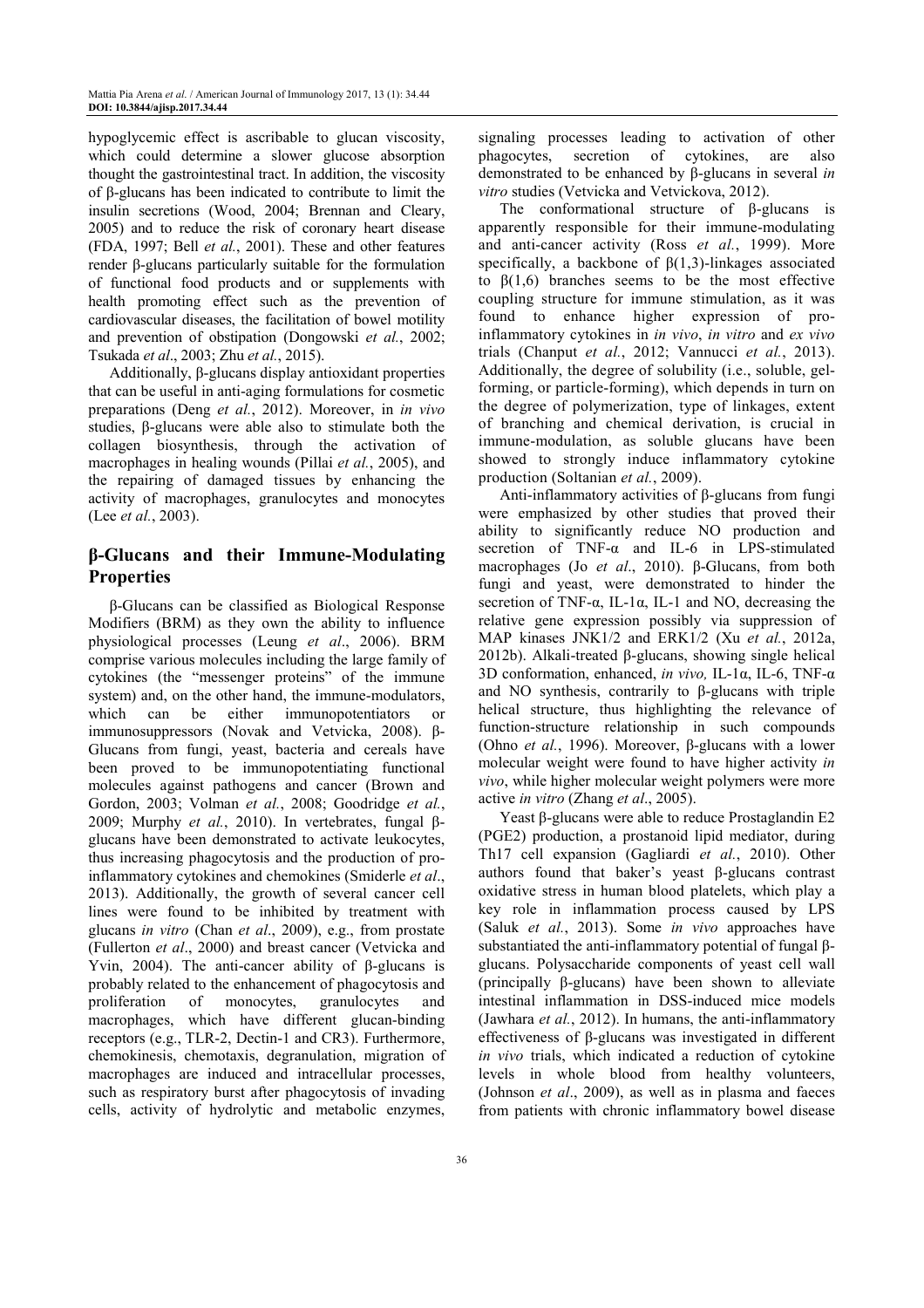(Førland *et al*., 2011), after oral intake of β-glucans, principally from fungi.

# **β-Glucans and Probiotics**

Probiotics, i.e., the beneficial microorganisms that positively influence the human health (FAO/WHO, 2002), include numerous strains of bacteria, mainly belonging to *Bifidobacterium* and *Lactobacillus* genera and yeast (Arena *et al.*, 2014a). The beneficial actions for which they are claimed include the fortification of the intestinal mucosal barrier, the competition against pathogenic microflora, the ability to synthetize vitamins and short-chain fatty acids, the balancing action on the gut microbiota and the capability to stimulate host immune response by modulating the Gut Associated Lymphoid Tissue (GALT) (Scholz-Ahrens, 2016; van Baarlen *et al.*, 2013). Besides probiotics, also prebiotic compounds are gaining increasing attention and popularity in nutritional science and among consumers. To be qualified as a prebiotic, a food ingredient should be non-digestible by humans but serve as fermentable substrate for specific, endogenous microorganisms of the gut micro flora. In this way, prebiotics can selectively stimulate the growth and/or activity of beneficial microorganisms, thus improving their health benefits to the host (Gibson *et al*., 2004). Hence, embracing the probiotics and prebiotics concepts, the term "synbiotic" denotes those products containing both probiotics and prebiotics, resulting in potential overall enhancement of the beneficial effects on health (Schrezenmeir and de Vrese, 2001; Paineau *et al.*, 2014).

Most of the prebiotics currently used in the food industry comprise non-digestible oligosaccharides, such as inulin, Fructo-Oligosaccharides (FOS) and Galacto-Oligosaccharides (GOS). However, accumulating evidences indicate also β-glucans as potential source of prebiotics. β-Glucans could be comprised in prebiotic compounds because they meet the characteristics required to have this status. In fact, β-glucans are nondigestible through human gastrointestinal tract and numerous studies have shown their ability to selectively intensify probiotic action, including potentiation of immune-modulation, inhibition of cancer, reduction of cholesterol and decrease of cardiovascular disease (Arena *et al*., 2015; Patel *et al.*, 2010; Patel and Goyal, 2012; Arena *et al*., 2016). In addition, β-glucans have been shown to be a carbon source for some probiotic microorganisms, influencing their growth rate and lactic acid production in the intestinal environment (Snart *et al*., 2006; Zhao and Cheung, 2011). Obviously, the ability to catabolize prebiotics, including β-glucans, is speciesand strain-dependent, as only some microorganisms have the necessary enzymatic pathways (Hughes *et al.*, 2008; Su et al., 2007). Although little is known about how bacteria catabolize long chain, non-digestible fibers,

glucans could occur outside or inside the cell (Sarbini and Rastall, 2011). Moreover, in the complex environment of the gut microbiota, the fermentation of β-glucans is likey to occur by pathways involving metabolic cooperation mechanisms (Crittenden *et al*., 2002). Several gut commensals possess specific genes encoding for cell-associated glycosidases, which are assigned to hydrolyze monosaccharides from the nonreducing ends of oligo- and polysaccharides in the extracellular environment. Such enzymes work in association to ATP-Binding Cassette (ABC) transporters, permeases, proton symporters and Phosphoenolpyruvate-Phosphotransferase (PEP- PTS) systems, which transport the hydrolyzed sugar into the cell (Katayama *et al*., 2005; Perrin *et al*., 2001). Other microorganisms are able to internalize long chain prebiotics into the cytoplasm via specific transport systems and then, catabolize them thought hydrolases, phosphorylases, epimerases, mutases and/or kinases (Bottacini *et al*., 2014; Pokusaeva *et al*., 2014). In the probiotic *Bifidobacterium longum* subsp. *infantis*, different metabolic pathways are activated, depending on which type of β-glucans occurs inthe growth medium. For instance, ABC transporter systems and PTS proteins, followed by intracellular glucanase, constitute the central pathways triggered with by βglucans from barley and seaweed (Zhao and Cheung, 2013; Goh and Klaenhammer, 2015).

numerous studies have showed that the fermentation of

Interestingly, since the survival of probiotics is conditioned by the ability to pass through the gastrointestinal tract, particular attention has been focused on microorganisms able to produce exopolysaccharides, due to the ability of these compounds to increase the tolerance to acid and enzymatic stress (Stack *et al.*, 2010; Caggianiello *et al*., 2016). Accordingly, food matrices containing barley βglucans were also able to ameliorate the persistence of *Lactobacillus* strains to *in vitro* gastrointestinal transit (Arena *et al.*, 2014a). Additionally, symbiotic mixtures of oat β-glucans and *Bifidobacterium longum*, *Lactobacillus plantarum*, or *Lactobacillus paracasei*  have been shown to prolong the viability of these microorganisms within food matrices, such as yogurt and fermented skimmed milk (Rosburg *et al*., 2010; Kiliç and Akpinar, 2013; Lazaridou *et al*., 2014). Beside the prebiotic purpose, the addition of prebiotic compounds to food matrix could ameliorate functional, technological and organoleptic properties of food (Singh *et al*., 2012), albeit it remains necessary to individuate the most perform-ant synbiotic formulation (Vasiljevic *et al*., 2007; Zhao and Cheung, 2011; Hughes *et al*., 2008; Angelov *et al*., 2006; Kalpa and Preetha, 2016). Oat βlucans were found to promote the viability of lactobacilli used for yogurt production and to have positive effects in terms of lactic acid content and pH reduction (Kilic and Kankaya, 2016). β-Glucans from microbial origin have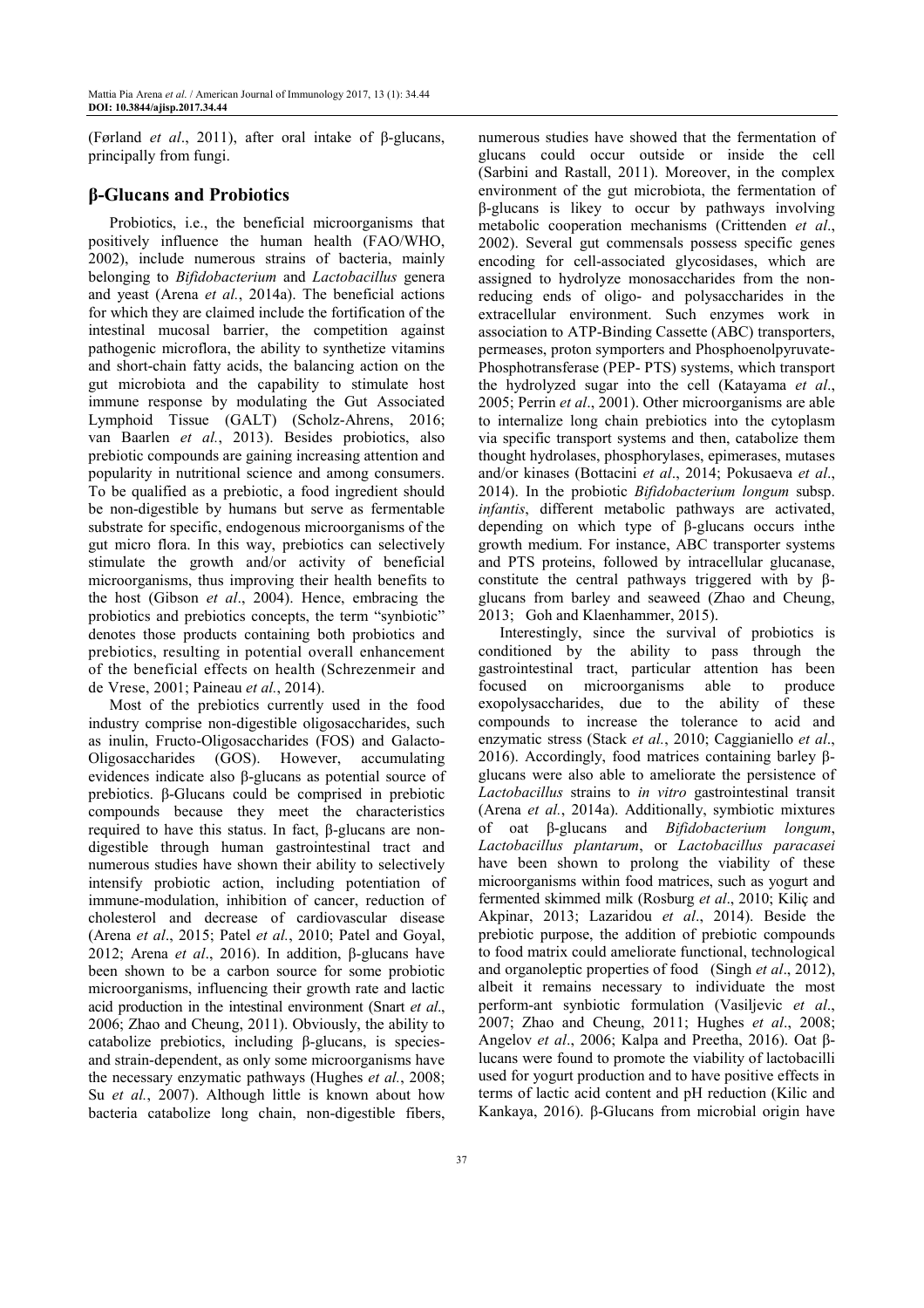been investigated for their prebiotic features and were proved to advantage *Bifidobacterium* spp., to decrease cholesterol levels in humans (Mårtensson *et al*., 2005) and to improve rheology and texture of fermented foods (Mårtensson *et al*., 2002). Moreover, a 2-substituted- (1,3)-β-D-glucan of bacterial origin was shown to ameliorate *in vitro* the adhesion of *Lactobacillus* strains to the human intestinal epithelium, thus suggesting that it could contribute to improve colonization and persistence of probiotics into the host, with related beneficial effects (Russo *et al.*, 2012). Food matrices containing barley βglucans were reported to improve growth and probiotic features of different *Lactobacillus* strains during both unstressed conditions and after exposure to *in vitro* simulation of the digestive tract. In addition, βglucans-containing food was shown to positively influence the adhesion of probiotics to human enterocytes *in vitro* (Arena *et al.*, 2014b). Several researches have tried to determine the optimal ratio between prebiotics and probiotics in synbiotic formulations for hypocholesterolaemic and antihypertensive effects (Miremadi *et al.*, 2016). Moreover, synbiotic functional foods have been found to beneficially change the profile of intestinal bacterial metabolites, including the enhancement of ketones, carbon disulfide methyl acetate and short chainfatty acids (Vitali *et al.*, 2010).

A few studies have considered the impact of dietary β-glucans on the immunomodulatory properties of human probiotics. Chanput *et al*., (2012) demonstrated that β-glucans from different sources could modulate *in vitro* the expression of various human inflammationrelated genes, while earlier experiments on dendritic cells pointed to an anti-inflammatory potential of cereal β-glucans, suggesting they could contribute to immune homeostasis in the highly exposed intestinal environment (Wismar *et al*., 2011). Recently, we have investigated *in vitro* whether oat and barley β-glucans could influence the probiotic features of diverse lactobacilli strains as well as some aspect of their interaction with the host (Arena *et al.*, 2016). Although no significant effect was found on bacterial survival to simulated digestive tract nor on microbial adhesion properties, interestingly, combinations of microorganisms and β-glucans could synergistically modulate the expression of several immune-related genes, resulting in an overall enhanced antiinflammatory effect of probiotics. The impact that βglucans could have on immunomodulatory (as well as other) activities of probiotic bacteria highlights the therapeutic potential of dietary-based approaches for the treatment of gut immune dysfunctions. Therefore, studying the effects and the immune-modulating activity of combinations of β-glucans and probiotics on human host would deserve deeper researches.

In the aquaculture field, the scientific literature offers several contributions that deal with the effects of mixtures of β-glucans and probiotics on model organism. In one example, combination of yeast and vegetable β-glucans with probiotic *Pseudomonas synxantha* and *Pseudomonas aeruginosa* were able to beneficially influence the growth, survival and immune response of prawns (*Penaeus latisulcatus*) (Van Hai and Fotedar, 2009). Likewise, the combination of β-glucans isolated from algae and *Shewanella putrefaciens* strain, a probiotic isolated from gilthead seabream skin, was shown to modulate the immune response and stimulate growth of the gilthead seabream, i.e., up-regulating the transcriptional levels of IL-1β and INFγ genes and down regulating IgM gene expression (Rodríguez *et al.*, 2007). Such studies underlie the possibility to substantially improve breeding conditions and health status of farmed fishes (and so of consumers) by adequate dietary intervention.

#### **Concluding Remarks**

Synbiotic functional foods are obtaining large attention as they hold promising applications for health-promoting purpose. As documented by both *in vitro* and *in vivo* trials, β-glucans own several beneficial properties, including immuno-modulation, cancer and metastasis inhibition, anti-inflammatory activity, cholesterol reduction, digestion and constipation problem improvement and, interestingly, potentiation of probiotic effects, i.e., prebiotic activity. The prebiotic aptitude of β-glucans relies on their ability to positively influence growth rate and health-promotion effects of probiotic microorganisms. β-Glucans from different sources, e.g., microbial, fungal, yeast and cereal, have been isolated, purified and characterized in the last years, focusing on their commercial applicability alone and in combination with microorganisms. Such studies indicate that β-glucans have major characteristics to become profitable prebiotic ingredients of synbiotic food. Nonetheless, numerous aspects of their biological activity still need to be elucidated, as the complexity of the microbiota-host relationships is not easily outlined and predictable.

#### **Acknowledgment**

This work was supported by MIUR (PON02\_00186\_2937475) in the framework of the project named "protocolli innovativi per lo sviluppo di alimenti funzionali" (Pro. Ali. Fun.).

# **Author's Contributions**

**Mattia Pia Arena and Giuseppe Spano:** Contribute in drafting the article and reviewing it critically for significant intellectual content.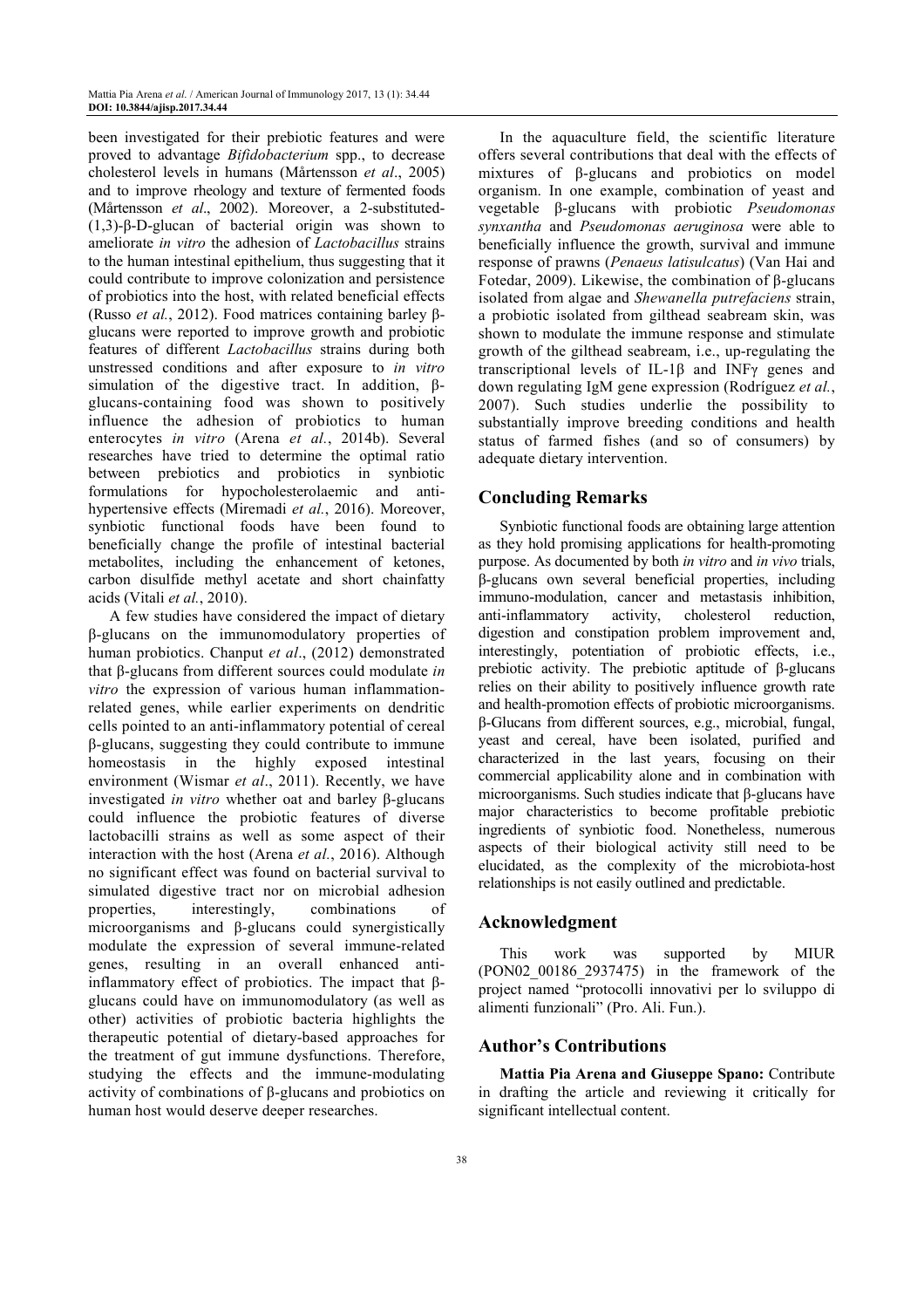**Daniela Fiocco:** Give final approval of the version to be submitted and any revised version.

#### **Ethics**

Authors declares no ethical issues.

# **References**

- Angelov, A., V. Gotcheva, R. Kuncheva and T. Hristozova, 2006. Development of a new oatbased probiotic drink. Int. J. Food Microbiol., 112: 75-80. DOI: 10.1016/j.ijfoodmicro.2006.05.015
- Arena, M.P., P. Russo, V. Capozzi, P. López and D. Fiocco *et al*., 2014a. Probiotic abilities of riboflavin-overproducing Lactobacillus strains: A novel promising application of probiotics. Applied Microbiol. Biotechnol., 98: 7569-7581. DOI: 10.1007/s00253-014-5837-x
- Arena, M.P., G. Caggianiello, D. Fiocco, P. Russo and M. Torelli *et al*., 2014b. Barley β-glucanscontaining food enhances probiotic performances of beneficial bacteria. Int. J. Mol. Sci., 15: 3025-3039. DOI: 10.3390/ijms15023025
- Arena, M.P., P. Russo, D. Fiocco, V. Capozzi and G. Spano, 2015. β-Glucans and Synbiotic Foods. In: Probiotics, Prebiotics and Synbiotics, Bioactive Foods in Promoting Health, Watson, R. and V. Preedy, (Eds.), Academic Press, pp: 423-433.
- Arena, M.P., P. Russo, V. Capozzi, A. Rascón and G.E. Felis *et al*., 2016. Combinations of cereal βglucans and probiotics can enhance the antiinflammatory activity on host cells by a synergistic effect. J. Funct. Foods, 23: 12-23. DOI: 10.1016/j.jff.2016.02.015
- Barsanti, L., V. Passarelli, V. Evangelista, A.M. Frassanito and P. Gualtieri, 2011. Chemistry, physicochemistry and applications linked to biological activities of β-glucans. Nat. Prod. Rep., 28: 457-466. DOI: 10.1039/C0NP00018C
- Bell, S.J., R.A. Forse and B.R. Bistrian, 2001. U.S. Patent No. 6,210,686. Washington, DC: U.S. Patent and Trademark Office.
- Bohn, J.A. and J.N. BeMiller, 1995.  $(1\rightarrow3)$ -β-d-Glucans as biological response modifiers: A review of structure-functional activity relationships. Carbohydr. Polym., 28: 3-14. DOI: 10.1016/0144-8617(95)00076-3
- Bottacini, F., M. Ventura, D. Van Sinderen and M. O'Connell Motherway, 2014. Diversity, ecology and intestinal function of bifidobacteria. Microb. Cell Fact., 13: 1-S4. DOI: 10.1186/1475-2859-13-S1-S4
- Brennan, C.S. and L.J. Cleary, 2005. The potential use of cereal (1→3,1→4)-β-d-glucans as functional food ingredients. J. Cereal Sci., 42: 1-13. DOI: 10.1016/j.jcs.2005.01.002
- Brown, G.D. and S. Gordon, 2003. Fungal β-glucans and mammalian immunity. Immunity, 19: 311-315. DOI: 10.1016/S1074-7613(03)00233-4
- Caggianiello, G., M. Kleerebezem and G. Spano, 2016. Exopolysaccharides produced by lactic acid bacteria: From health-promoting benefits to stress tolerance mechanisms. Applied Microb. Biotechnol., 100: 3877-3886. DOI: 10.1007/s00253-016-7471-2
- Chang, R., 2002. Bioactive polysaccharides from traditional Chinese medicine herbs as anticancer adjuvants. J. Altern. Complement. Med., 8: 559-565. DOI: 10.1089/107555302320825066
- Chan, G.C., W.K. Chan and D.M. Sze, 2009. The effects of β-glucan on human immune and cancer cells. J. Hematol. Oncol., 2: 1-11. DOI: 10.1186/1756-8722-2-25
- Chanput, W., M. Reitsma, L. Kleinjans, J.J. Mes and H.F. Savelkoul *et al*., 2012. β-glucans are involved in immune-modulation of THP-1 macrophages. Mol. Nutr. Food Res., 56: 822-833. DOI: 10.1002/mnfr.201100715
- Chen, J. and R. Seviour, 2007. Medicinal importance of fungal  $\beta$ -(1→3), (1→6)-glucans. Mycol. Res., 111: 635-652. DOI: 10.1016/j.mycres.2007.02.011
- Chihara, G., J. Hamuro, Y.Y. Maeda, T. Shiio and T. Suga *et al*., 1987. Antitumor and metastasisinhibitory activities of lentinan as an immunomodulator: An overview. Cancer Detect. Prev. Suppl., 1: 423-443. PMID: 3319150
- Crittenden, R., S. Karppinen, S. Ojanen, M. Tenkanen and R. Fagerström *et al*., 2002. *In vitro* fermentation of cereal dietary fibre carbohydrates by probiotic and intestinal bacteria. J. Sci. Food Agric., 82: 781-789. DOI: 10.1002/jsfa.1095
- Deng, C., Z. Hu, H.T. Fu, M.H. Hu and X. Xu *et al*., 2012. Chemical analysis and antioxidant activity in vitro of a β-d-glucan isolated from *Dictyophora indusiata*. Int. J. Biol. Macromol., 51: 70-75. DOI: 10.1016/j.ijbiomac.2012.05.001
- Dong, J., F. Cai, R. Shen and Y. Liu, 2011. Hypoglycaemic effects and inhibitory effect on intestinal disaccharidases of oat beta-glucan in streptozotocin-induced diabetic mice. Food Chem., 129: 1066-1071. DOI: 10.1016/j.foodchem.2011.05.076
- Dongowski, G., M. Huth, E. Gebhardt and W. Flamme, 2002. Dietary fiber-rich barley products beneficially affect the intestinal tract of rats. J.
- Nutr., 132: 3704-3714. PMID: 12468611 Fanning, S., L.J. Hall, M. Cronin, A. Zomer and J. MacSharry *et al*., 2012. Bifidobacterial surfaceexopolysaccharide facilitates commensal-host interaction through immune modulation and pathogen protection. Proc. Nat. Acad. Sci. USA, 109: 2108-2113. DOI: 10.1073/pnas.1115621109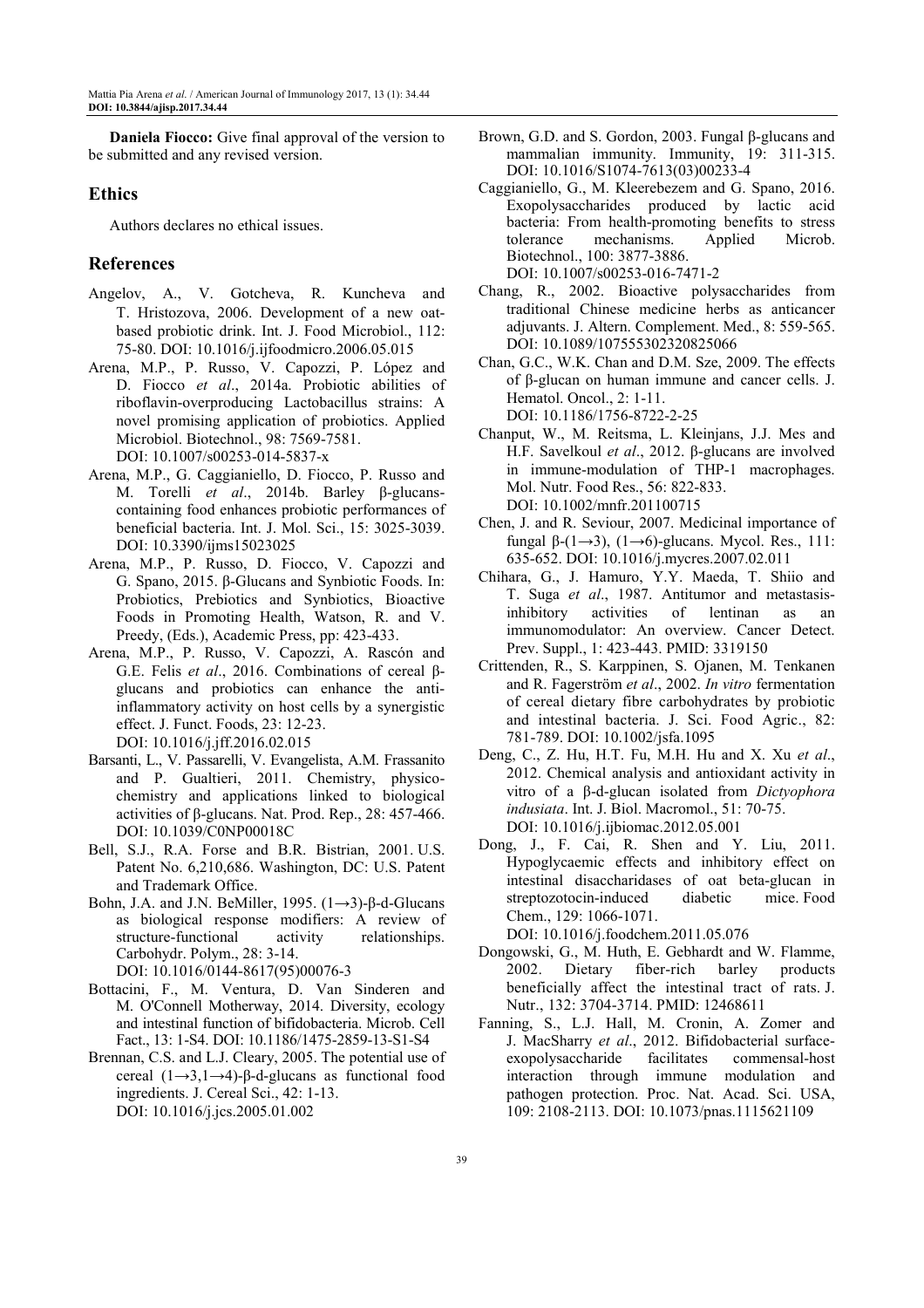- FAO/WHO, 2002. Guidelines for the evaluation of probiotics in food. Food and Agriculture Organization of United Nations and World Health Organization Working Group Report, London, Ontario.
- FDA, 1997. FDA allows whole oat foods to make health claim on reducing the risk of heart disease. FDA Talk Paper Jan. 22, Food and Drug Administration, U.S. Department of Health and Human Services.
- Førland, D.T., E. Johnson, L. Saetre, T. Lyberg and I. Lygren *et al*., 2011. Effect of an extract based on the medicinal mushroom *Agaricus blazei* Murill on expression of cytokines and calprotectin in patients with ulcerative colitis and Crohn's disease. Scand. J. Immunol., 73: 66-75.

DOI: 10.1111/j.1365-3083.2010.02477.x

- Fukushima, M., T. Ohashi, Y. Fujiwara, K. Sonoyama and M. Nakano, 2001. Cholesterol-lowering effects of maitake (*Grifola frondosa*) fiber, shiitake (*Lentinus edodes)* fiber and enokitake (*Flammulina velutipes*) fiber in rats. Exp. Biol. Med., 226: 758-765. PMID: 11520942
- Fullerton, S.A., A.A. Samadi, D.G. Tortorellis, M.S. Choudhury and C. Mallouh *et al*., 2000. Induction of apoptosis in human prostatic cancer cells with beta-glucan (Maitake mushroom polysaccharide). Mol. Urol., 4: 7-13. PMID: 10851301
- Futatsuyama, H., T. Yui and K. Ogawa, 1999. Viscometry of curdlan, a linear  $(1\rightarrow 3)$ -β-D-glucan, in DMSO or alkaline solutions. Biosci. Biotech. Bioch., 63: 1481-1483. DOI: 10.1271/bbb.63.1481
- Gagliardi, M.C., R. Teloni, S. Mariotti, C. Bromuro and P. Chiani *et al*., 2010. Endogenous PGE2 promotes the induction of human Th17 responses by fungal ßglucan. J. Leukoc. Biol., 88: 947-954. DOI: 10.1189/jlb.0310139
- Gay-Fraret, J., S. Ardissone, K. Kambara, W.J. Broughton and W.J. Deakin *et al*., 2012. Cyclic-β-glucans of *Rhizobium* (*Sinorhizobium*) sp. strain NGR234 are required for hypo-osmotic adaptation, motility and efficient symbiosis with host plants. FEMS Microbiol. Lett., 333: 28-36.

DOI: 10.1111/j.1574-6968.2012.02595.x

- Gibson, G., H. Probert, J. van Loo, R. Rastall and M. Roberfroid, 2004. Dietary modulation of the human colonic microbiota: Updating the concept of prebiotics. Nutr. Res. Rev., 17: 259-275. DOI: 10.1079/NRR200479
- Goh, Y.J. and T.R. Klaenhammer, 2015. Genetic mechanisms of prebiotic oligosaccharide metabolism in probiotic microbes. Annual Rev. Food Sci. Technol., 6: 137-156. DOI: 10.1146/annurev-food-022814-015706
- Goodridge, H.S., A.J. Wolf and D.M. Underhill, 2009. βglucan recognition by the innate immune system. Immunol. Rev., 230: 38-50. DOI: 10.1111/j.1600-065X.2009.00793.x
- Gu, Y.H., Y. Takagi, T. Nakamura, T. Hasegawa and I. Suzuki *et al*., 2005. Enhancement of radioprotection and anti-tumor immunity by yeastderived β-glucan in mice. J. Med. Food, 8: 154-158. DOI: 10.1089/jmf.2005.8.154
- Harada, T., Miura, N.N., Adachi, Y., Nakajima, M., Yadomae, T. and N. Ohno, 2002. IFN-γ induction by SCG, 1,3-β-D-glucan from *Sparassis crispa*, in DBA/2 mice *in vitro*. J. Interferon Cytokine Res., 22: 1227-1239. DOI: 10.1089/10799900260475759
- Hazama, S., S. Watanabe, M. Ohashi, M. Yagi and M. Suzuki *et al*., 2009. Efficacy of orally administered superfine dispersed lentinan for advanced pancreatic cancer. Hepatogastroenterology, 56: 240-244. PMID: 19453066
- Hughes, S.A., P.R. Shewry, G.R. Gibson, B.V. McCleary and R.A. Rastall, 2008. *In vitro* fermentation of oat and barley derived β-glucans by human faecal microbiota. FEMS Microbiol. Ecol., 64: 482-493. DOI: 10.1111/j.1574-6941.2008.00478.x
- Jawhara, S., K. Habib, F. Maggiotto, G. Pignede and P. Vandekerckove *et al*., 2012. Modulation of intestinal inflammation by yeasts and cell wall extracts: Strain dependence and unexpected antiinflammatory role of glucan fractions. PLoS One, 7: e40648-e40648.

DOI: 10.1371/journal.pone.0040648

- Jindal, M., V. Rana, V. Kumar, R.S. Singh and J.F. Kennedy *et al*., 2013. Sulfation of *Aegle marmelos* gum: Synthesis, physico-chemical and functional characterization. Carbohydr. Polym., 92: 1660-1668. DOI: 10.1016/j.carbpol.2012.11.032
- Jo, W.S., Y.J. Choi, H.J. Kim, J.Y. Lee and B.H. Nam *et al*., 2010. The anti-inflammatory effects of water extract from *Cordyceps militaris* in murine macrophage. Mycobiology, 38: 46-51. DOI: 10.4489/MYCO.2010.38.1.046
- Johnson, E., D.T. Førland, L. Saetre, S.V. Bernardshaw and T. Lyberg *et al*., 2009. Effect of an extract based on the medicinal mushroom *Agaricus blazei*  Murill on release of cytokines, chemokines and leukocyte growth factors in human blood ex vivo and *in vivo*. Scand. J. Gastroenterol., 69: 242-250. DOI: 10.1111/j.1365-3083.2008.02218.x
- Jouany, J.P., A. Yiannikouris and G. Bertin, 2005. The chemical bonds between mycotoxins and cell wall components of *Saccharomyces cerevisiae* have been identified. Arch. Zootech., 8: 26-50.
- Jung, K., Y. Ha, S.K. Ha, D.U. Han and D.W. Kim *et al*., 2004. Antiviral effect of *Saccharomyces cerevisiae* β-glucan to swine influenza virus by increased production of interferon-γ and nitric oxide. J. Vet. Med., Series B, 51: 72-76.

DOI: 10.1111/j.1439-0450.2004.00732.x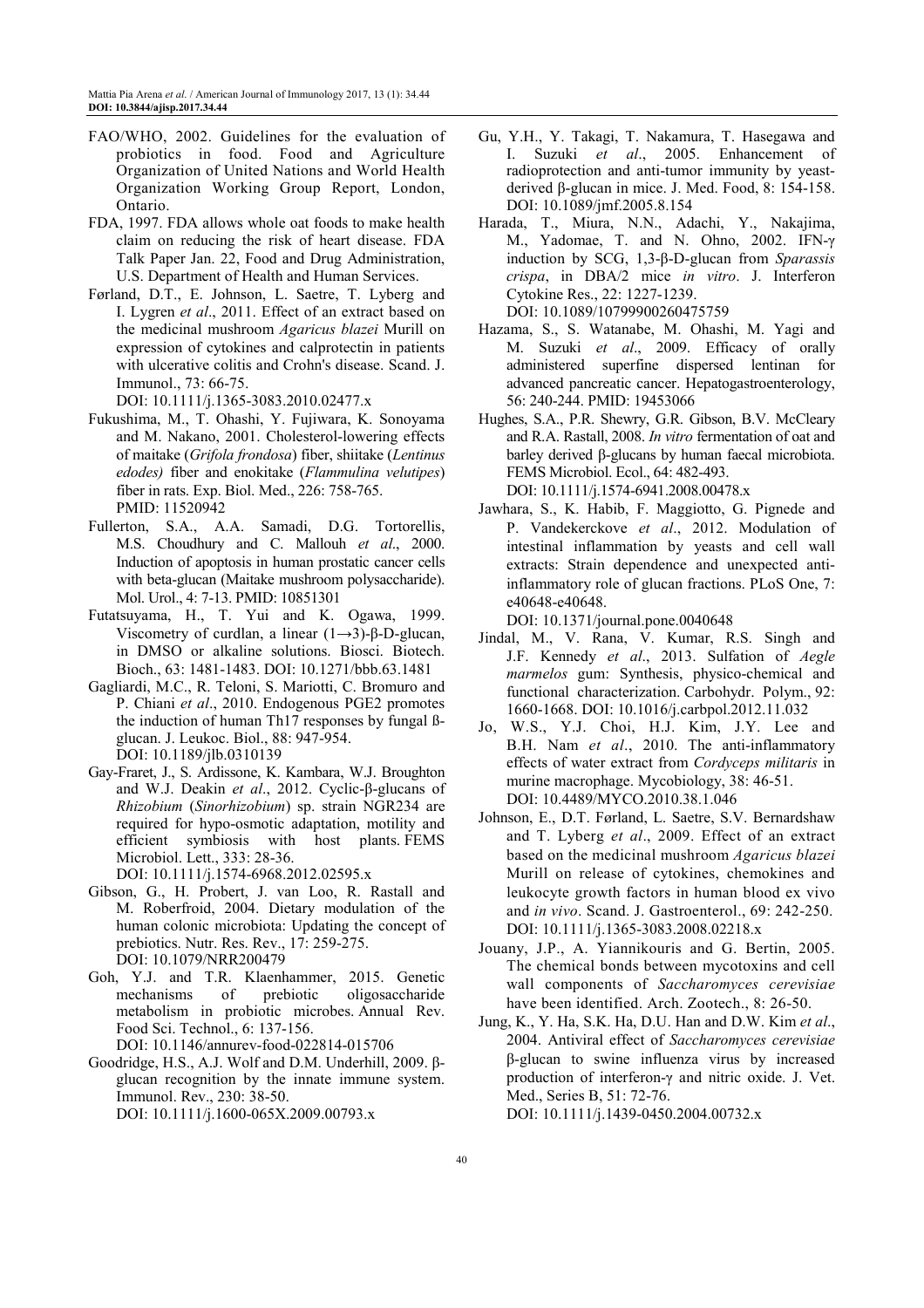- Kagimura, F.Y., M.A.A. da Cunha, A.M. Barbosa, R.F. Dekker and C.R.M. Malfatti, 2015. Biological activities of derivatized D-glucans: A review. Int. J. Biol. Macromol., 72: 588-598. DOI: 10.1016/j.ijbiomac.2014.09.008
- Kalpa, R.E. and R. Preetha, 2016. Screening for suitable prebiotic for probiotic strain by *in vitro* fermentation. Biosci. Biotechnol. Res. Asia, 13: 1177-1181. DOI: 10.13005/bbra/2149
- Kan, N., H. Kodama, T. Hori, A. Takenaka and T. Yasumura *et al*., 1992. Intrapleural treatment of breast cancer patients with pleural effusions: An analysis of 13 institutes in Kyoto and Shiga prefectures. Kyoto and Shiga breast cancer study group. Gan. Kagaku Ryoho., 19: 1632-1635. PMID: 1530322
- Karunaratne, D.N., 2012. The complex world of polysaccharides. Tech Publishers, Rijeka.
- Katayama, T., K. Fujita and K. Yamamoto, 2005. Novel bifidobacterial glycosidases acting on sugar chains of mucin glycoproteins. J. Biosci. Bioeng., 99: 457-465. DOI: 10.1263/jbb.99.457
- Kidd, P.M., 2000. The use of mushroom glucans and proteoglycans in cancer treatment. Altern. Med. Rev., 5: 4-27. PMID: 10696116
- Kiliç, G.B. and D. Akpinar, 2013. The effects of different levels of β-glucan on yoghurt manufactured with Lactobacillus plantarum strains as adjunct culture. J. Food Agric. Environ., 11: 281-287.
- Kilic, G.B. and D.A. Kankaya, 2016. Assessment of technological characteristics of non-fat yoghurt manufactured with prebiotics and probiotic strains. J. Food Sci. Technol., 53: 864-871. DOI: 10.1007/s13197-015-2055-1
- Kim, M.K., K.E. Ryu, W.A. Choi, Y.H. Rhee and I.Y. Lee, 2003. Enhanced production of  $(1 \rightarrow 3)$ -βd-glucan by a mutant strain of Agrobacterium species. Biochem. Eng. J., 16: 163-168. DOI: 10.1016/S1369-703X(03)00032-9
- Komaniecka, I. and A. Choma, 2003. Isolation and characterization of periplasmic cyclic β-glucans of *Azorhizobium caulinodans*. FEMS Microbiol. Lett., 227: 263-269.

DOI: 10.1016/S0378-1097(03)00690-6

- Lam, K.L. and P.C.K. Cheung, 2013. Non-digestible long chain beta-glucans as novel prebiotics. Bioact. Carbohydr. Diet. Fibre, 2: 45-64. DOI: 10.1016/j.bcdf.2013.09.001
- Lazaridou, A., A. Serafeimidou, C.G. Biliaderis, T. Moschakis and N. Tzanetakis, 2014. Structure development and acidification kinetics in fermented milk containing oat β-glucan, a yogurt culture and a probiotic strain. Food Hydrocol., 39: 204-214. DOI: 10.1016/j.foodhyd.2014.01.015
- Lee, I.C., G. Caggianiello, I.I. van Swam, N. Taverne and M. Meijerink *et al*., 2016. Strain-specific features of extracellular polysaccharides and their impact on *Lactobacillus plantarum*-host interactions. Applied Environ. Microbiol., 82: 13 3959-3970. DOI: 10.1128/AEM.00306-16
- Lee, S.B., H.W. Jeon, Y.W. Lee, K.W. Song and M.H. Park *et al*., 2003. Bio-artificial skin composed of gelatin and  $(1\rightarrow 3)$ ,  $(1\rightarrow 6)$ -β-glucan. Biomaterials, 24: 2503-2511. DOI: 10.1016/S0142-9612(03)00003-6
- Leung, M.Y.K., C. Liu, J.C.M. Koon and K.P. Fung, 2006. Polysaccharide biological response modifiers. Immunol. Lett., 105: 101-114. DOI: 10.1016/j.imlet.2006.01.009
- Mårtensson, O., R. Öste and O. Holst, 2002. The effect of yoghurt culture on the survival of probiotic bacteria in oat-based, non-dairy products. Food Res. Int., 35: 775-784. DOI: 10.1016/S0963-9969(02)00074-1
- Mårtensson, O., M. Biorklund, A.M. Lambo, M. Duenas-Chasco and A. Irastorza *et al*., 2005. Fermented, ropy, oat-based products reduce cholesterol levels and stimulate the bifidobacteria flora in humans. Nutr. Res., 25: 429-442. DOI: 10.1016/j.nutres.2005.03.004
- McIntosh, M., B.A. Stone and V.A. Stanisich, 2005. Curdlan and other bacterial  $(1\rightarrow 3)$ -β-D-glucans. Apply Microbiol. Biotech., 68: 163-173. DOI: 10.1007/s00253-005-1959-5
- Minari, M.C., V.P. Rincão, S.A. Soares, N.M. Ricardo and C. Nozawa *et al*., 2011. Antiviral properties of polysaccharides from *Agaricus brasiliensis* in the replication of bovine herpesvirus 1. Acta Virol., 55: 255-259. PMID: 21978159
- Miranda-Nantes, C.C., E.A. Fonseca, C.T. Zaia, R.F. Dekker and N. Khaper *et al*., 2011. Hypoglycemic and hypocholesterolemic effects of botryosphaeran from *Botryosphaeria rhodina* MAMB-05 in diabetes-induced and hyperlipidemia conditions in rats. Mycobiology, 39: 187-193. DOI: 10.5941/MYCO.2011.39.3.187
- Miremadi, F., F. Sherkat and L. Stojanovska, 2016. Hypocholesterolaemic effect and anti-hypertensive properties of probiotics and prebiotics: A review. J. Funct. Foods, 25: 497-510. DOI: 10.1016/j.jff.2016.06.016
- Murphy, E.A., J.M. Davis and M.D. Carmichael, 2010. Immune modulating effects of β-glucan. Curr. Opin. Clin. Nutr. Metab. Care, 13: 656-661. DOI: 10.1097/MCO.0b013e32833f1afb
- Nakano, H., K. Namatame, H. Nemoto, H. Motohashi and Nishiyama *et al*., 1999. A multi-institutional prospective study of lentinan in advanced gastric cancer patients with unresectable and recurrent diseases: Effect on prolongation of survival and improvement of quality of life. Hepatogastroenterol., 46: 2662-2668. PMID: 10522061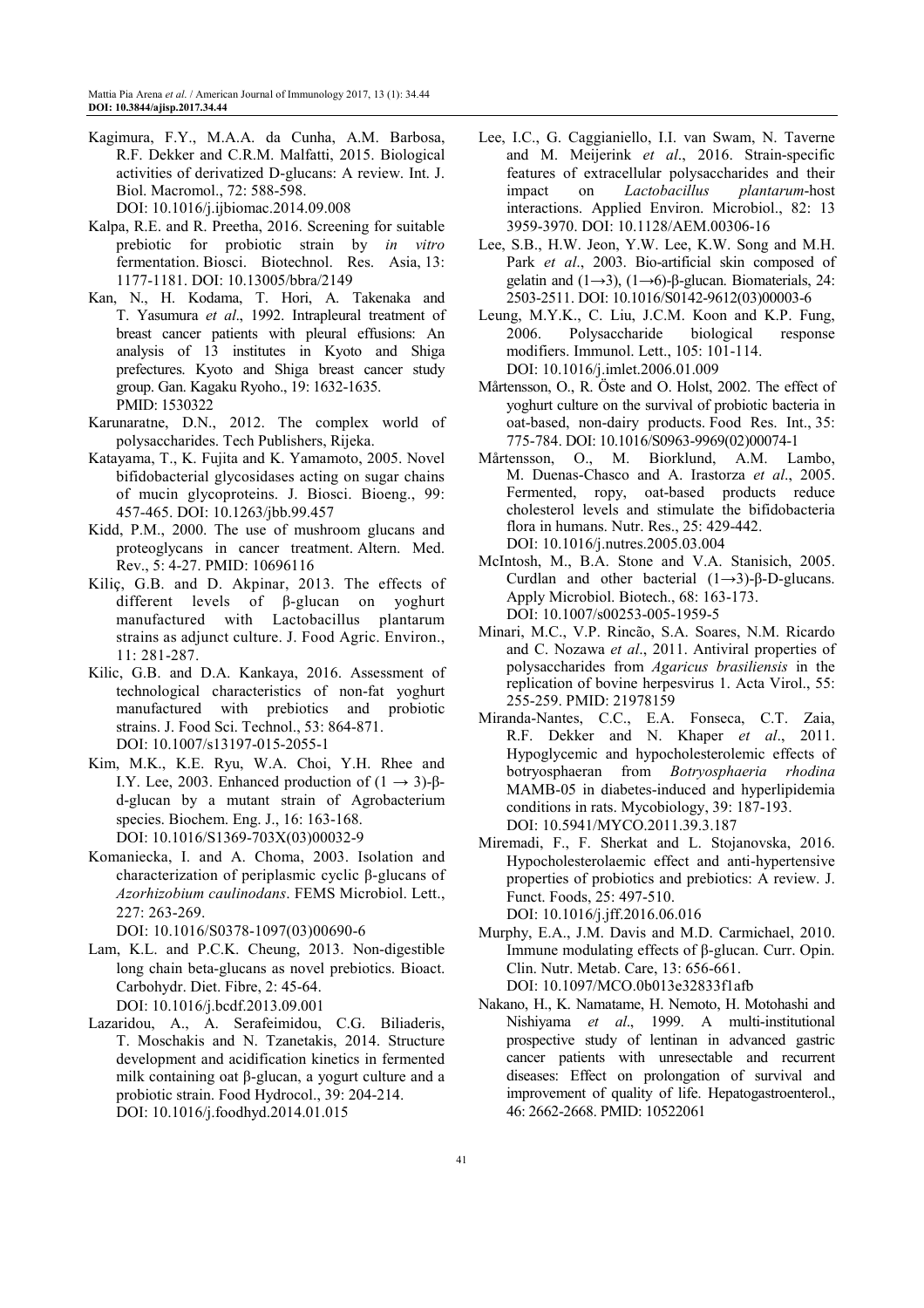- Novak, M. and V. Vetvicka, 2008. β-glucans, history and the present: Immunomodulatory aspects and mechanisms of action. J Immunotoxicol., 5: 47-57. DOI: 10.1080/15476910802019045
- Novak, M. and V. Vetvicka, 2009. Glucans as biological response modifiers. Endocr. Metab. Immune Disord. Drug Targets, 9: 67-75. DOI: 10.2174/187153009787582423

Ohno, N., T. Hashimoto, Y. Adachi and T. Yadomae, 1996. Conformation dependency of nitric oxide synthesis of murine peritoneal macrophages by betaglucans *in vitro*. Immunol. Letters, 53: 157-163.

PMID: 8877412 Othman, R.A., M.H. Moghadasian and P. J. Jones, 2011. Cholesterol-lowering effects of oat β-glucan. Nutr. Rev., 69: 299-309.

DOI: 10.1111/j.1753-4887.2011.00401.x

- Paineau, D., F. Respondek, V. Menet, R. Sauvage and F. Bornet *et al*., 2014. Effects of short-chain fructooligosaccharides on faecal bifidobacteria and specific immune response in formula-fed term infants: A randomized, double-blind, placebocontrolled trial. J. Nutr. Sci. Vitaminol., 60: 167-175. DOI: 10.3177/jnsv.60.167
- Patel, S. and A. Goyal, 2012. The current trends and future perspectives of prebiotics research: A review. Biotech, 2: 115-125. DOI: 10.1007/s13205-012-0044-x
- Patel, A.K., P. Michaud, R.R. Singhania, C.R. Soccol and A. Pandey, 2010. Polysaccharides from probiotics: New developments as food additives. Food Technol. Biotechnol., 48: 451-463.
- Perrin, S., M. Warchol, J.P. Grill and F. Schneider, 2001. Fermentations of fructo-oligosaccharides and their components by *Bifidobacterium infantis* ATCC 15697 on batch culture in semi-synthetic medium. J. Applied Microbiol., 90: 859-865. DOI: 10.1046/j.1365-2672.2001.01317.x
- Petravić-Tominac, V., V. Zechner-Krpan, S. Grba, S. Srečec and I. Panjkota-Krbavčić *et al*., 2010. Biological Effects of Yeast β-Glucans. Agric. Conspec. Sci., 75: 149-158.
- Pillai, R., M. Redmond and J. Röding, 2005. Antiwrinkle therapy: Significant new findings in the non-invasive cosmetic treatment of skin wrinkles with β-glucan. IFSCC Magazine, 8: 17-21. DOI: 10.1111/j.1463-1318.2005.00268\_3.x
- Pokusaeva, K., G.F. Fitzgerald and D. Van Sinderen, 2014. Carbohydrate metabolism in bifidobacteria. Genes Nutr., 6: 285-306.

DOI: 10.1007/s12263-010-0206-6

Remus, D.M., R. van Kranenburg, I.I. van Swam, N. Taverne and R.S. Bongers *et al*., 2012. Impact of 4 Lactobacillus plantarum capsular polysaccharide clusters on surface glycan composition and host cell signaling. Microb. Cell Fact., 11: 149-159.

- Robledo-Briones, M. and J. Ruiz-Herrera, 2013. Regulation of genes involved in cell wall synthesis and structure during *Ustilago maydis* dimorphism. FEMS Yeast Res., 13: 74-84. DOI: 10.1111/1567-1364.12011
- Rodríguez, J., Y. Espinosa, F. Echeverría, G. Cárdenas and R. Román *et al*., 2007. Exposure to probiotics and  $β-1,3/1,6$ -glucans in larviculture modifies the immune response of *Penaeus vannamei* juveniles and both the survival to White Spot Syndrome Virus challenge and pond culture. Aquaculture, 273: 405-415.

DOI: 10.1016/j.aquaculture.2007.10.042

Rosburg, V., T. Boylston and P. White, 2010. Viability of bifidobacteria strains in yogurt with added oat beta-glucan and corn starch during cold storage. J. Food Sci., 75: 439-444.

 DOI: 10.1111/j.1750-3841.2010.01620.x Ross, G.D., V. Větvička, J. Yan, Y. Xia and J. Větvičková, 1999. Therapeutic intervention with complement and β-glucan in cancer. Immunopharmacology, 42: 61-74.

DOI: 10.1016/S0162-3109(99)00013-2

- Russo, P., P. López, V. Capozzi, P. Fernández de Palencia and M.T. Dueñas *et al*., 2012. Beta-Glucans improve growth, viability and colonization of probiotic microorganisms. Int. J. Mol. Sci., 13: 6026-6039. DOI: 10.3390/ijms13056026
- Saluk, J., M. Bijak, M.B. Ponczek, P. Nowak and B. Wachowicz, 2013.  $(1 \rightarrow 3)$ -β-d-Glucan reduces the damages caused by reactive oxygen species induced in human platelets by lipopolysaccharides. Carbohydr. Polym., 97: 716-724. DOI: 10.1016/j.carbpol.2013.05.054
- Sarbini, S.R. and R.A. Rastall, 2011. Prebiotics: Metabolism, Structure and Function. Funct. Food Rev., 3: 93-106.
- Scholz-Ahrens, K.E., 2016. Prebiotics, Probiotics, Synbiotics and Foods with Regard to Bone Metabolism. In: Nutritional Influences on Bone Health, Weaver, C.M., R.M. Daly and H.A. Bischoff-Ferrari (Eds.), Springer International Publishing, pp: 153-167.
- Shetty, P.H. and L. Jespersen, 2006. *Saccharomyces cerevisiae* and lactic acid bacteria as potential mycotoxin decontaminating agents. Trends Food Sci. Tech., 17: 48-55.

DOI: 10.1016/j.tifs.2005.10.004

- Schrezenmeir, J. and M. de Vrese, 2001. Probiotics, prebiotics and synbiotics-approaching a definition. Am. J. Clin. Nutr., 73: 361S-364S.
- Sikora, P., S.M. Tosh, Y. Brummer and O. Olsson, 2013. Identification of high β-glucan oat lines and localization and chemical characterization of their seed kernel β-glucans. Food Chem., 137: 83-91. DOI: 10.1016/j.foodchem.2012.10.007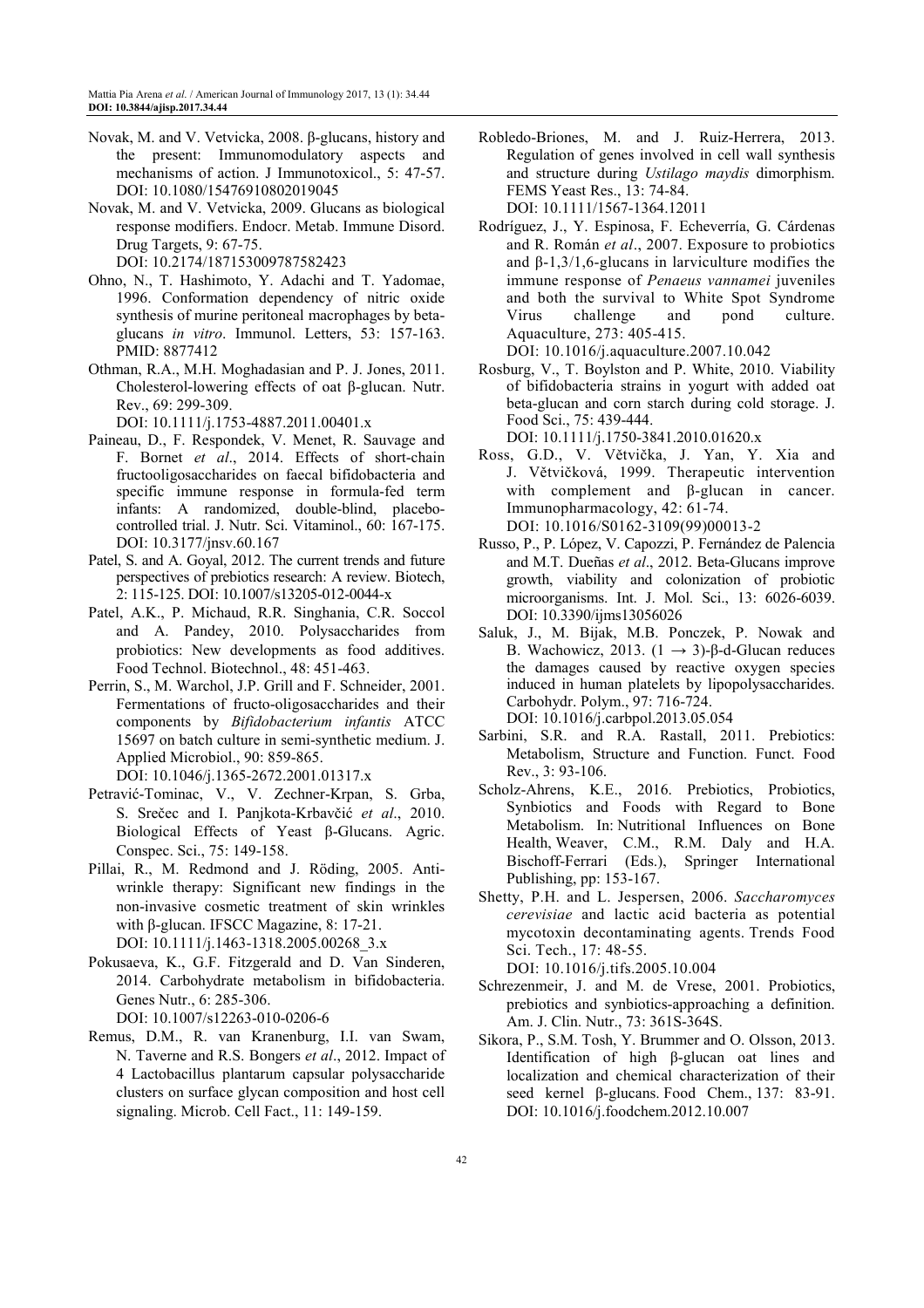Singh, M., S. Kim and S.X. Liu, 2012. Effect of purified oat β-glucan on fermentation of set-style yogurt mix. J. Food Sci., 77: 195-201.

DOI: 10.1111/j.1750-3841.2012.02828.x

- Smiderle, F.R., G. Alquini, M.Z. Tadra-Sfeir, M. Iacomini and H.J. Wichers *et al*., 2013. *Agaricus bisporus* and *Agaricus brasiliensis* (1 → 6)-β-d-glucans show immunostimulatory activity on human THP-1 derived macrophages. Carbohydr. Polym., 94: 91-99. DOI: 10.1016/j.carbpol.2012.12.073
- Snart, J., R. Bibiloni, T. Grayson, C. Lay and H. Zhang *et al*., 2006. Supplementation of the diet with high-viscosity beta-glucan results in enrichment for lactobacilli in the rat cecum. Applied Environ. Microbiol., 72: 1925-1931. DOI: 10.1128/AEM.72.3.1925-1931.2006
- Soltanian, S., E. Stuyven, E. Cox, P. Sorgeloos and P. Bossier, 2009. Beta-glucans as immunostimulant in vertebrates and invertebrates. Critical Rev. Microbiol., 35: 109-138.

DOI: 10.1080/10408410902753746

- Stack, H.M., N. Kearney, C. Stanton, G.F. Fitzgerald and R.P. Ross, 2010. Association of beta-glucan endogenous production with increased stress tolerance of intestinal lactobacilli. Applied Environ. Microbiol., 76: 500-507. DOI: 10.1128/AEM.01524-09
- Su, P., A. Henriksson and H. Mitchell, 2007. Selected prebiotics support the growth of probiotic monocultures *in vitro*. Anaerobe, 13: 134-139. DOI: 10.1016/j.anaerobe.2007.04.007
- Synytsya, A. and M. Novák, 2013. Structural diversity of fungal glucans. Carbohydr. Polym., 92: 792-809. DOI: 10.1016/j.carbpol.2012.09.077
- Tao, Y., L. Zhang and P.C. Cheung, 2006. Physicochemical properties and antitumor activities of water-soluble native and sulfated hyperbranched mushroom polysaccharides. Carbohydr. Res., 341: 2261-2269. DOI: 10.1016/j.carres.2006.05.024
- Tari, K., I. Satake, K. Nakagomi, K. Ozawa and F. Oowada *et al*., 1994. Effect of lentinan for advanced prostate carcinoma. Hinyokika Kiyo., 40: 199-123. PMID: 8128920
- Tranquilan-Aranilla, C., N. Nagasawa, A. Bayquen and A.D. Rosa, 2012. Synthesis and characterization of carboxymethyl derivatives of kappacarrageenan. Carbohydr. Polym., 87: 1810-1816. DOI: 10.1016/j.carbpol.2011.10.009
- Tsukada, C., H. Yokoyama, C. Miyaji, Y. Ishimoto and H. Kawamura *et al*., 2003. Immunopotentiation of intraepithelial lymphocytes in the intestine by oral administrations of β-glucan. Cellular Immunol., 221: 1-5. DOI: 10.1016/S0008-8749(03)00061-3
- Van Baarlen, P., J.M. Wells and M. Kleerebezem, 2013. Regulation of intestinal homeostasis and immunity with probiotic lactobacilli. Trends Immunol., 34: 208-215. DOI: 10.1016/j.it.2013.01.005
- Van Hai, N. and R. Fotedar, 2009. Comparison of the effects of the prebiotics (Bio-Mos<sup>®</sup> and  $\beta$ -1,3-Dglucan) and the customised probiotics (*Pseudomonas synxantha* and *P. aeruginosa*) on the culture of juvenile western king prawns (*Penaeus latisulcatus* Kishinouye, 1896). Aquaculture, 289: 310-316. DOI: 10.1016/j.aquaculture.2009.02.001
- Vannucci, L., J. Krizan, P. Sima, D. Stakheev and F. Caja *et al*., 2013. Immunostimulatory properties and antitumor activities of glucans (Review). Int. J. Oncol., 43: 357-364. DOI: 10.3892/ijo.2013.1974
- Vasiljevic, T., T. Kealy and V.K. Mishra, 2007. Effects of β-glucan addition to a probiotic containing yogurt. J. Food Sci., 72: 405-411. DOI: 10.1111/j.1750-3841.2007.00454.x
- Vetvicka, V. and J.C. Yvin, 2004. Effects of marine β−1,3 glucan on immune reactions. Int. Immunopharmacol., 4: 721-730. DIOI: 10.1016/j.intimp.2004.02.007
- Vetvicka, V. and M. Novak, 2011. Biological Actions of β-Glucan. In: Biology and Chemistry of Beta Glucan, Vetvicka, V. and M. Novak (Eds.), Bentham Science Publishers, pp: 10-18.
- Vetvicka, V. and J. Vetvickova, 2012. β 1, 3-glucan in cancer treatment. Am. J. Immunol., 8: 38-43. DOI: 10.3844/ajisp.2012.38.43
- Vitali, B., M. Ndagijimana, F. Cruciani, P. Carnevali and M. Candela *et al*., 2010. Impact of a synbiotic food on the gut microbial ecology and metabolic profiles. BMC Microbiol., 10: 153-167. DOI: 10.1186/1471-2180-10-4
- Volman, J.J., J.D. Ramakers and J. Plat, 2008. Dietary modulation of immune function by β-glucans. Physiol. Behav., 94: 276-284. DOI: 10.1016/j.physbeh.2007.11.045
- Wiater, A., R. Paduch, A. Choma, M. Pleszczyńska and M. Siwulski *et al*., 2012. Biological study on carboxymethylated  $(1\rightarrow 3)$ -α-d-glucans from fruiting bodies of *Ganoderma lucidum*. Int. J. Biol. Macromol., 51: 1014-1023. DOI: 10.1016/j.ijbiomac.2012.08.017
- Wismar, R., S. Brix, H.N. Laerke and H. Frøkiaer, 2011. Comparative analysis of a large panel of non-starch polysaccharides reveals structures with selective regulatory properties in dendritic cells. Mol. Nutr. Food Res., 55: 443-454. DOI: 10.1002/mnfr.201000230
- Wood, P.J., 2004. Relationships between solution properties of cereal β-glucans and physiological effects-a review. Trends Food Sci. Technol., 15: 313-320. DOI: 10.1016/j.tifs.2003.03.001
- Xia, Y., V. Větvička, J. Yan, M. Hanikýřová and T. Mayadas *et al*., 1999. The beta-glucan-binding lectin site of mouse CR3 (CD11b/CD18) and its function in generating a primed state of the receptor that mediates cytotoxic activation in response to iC3b-opsonized target cells. J. Immunol., 162: 2281-2290. PMID: 9973505.